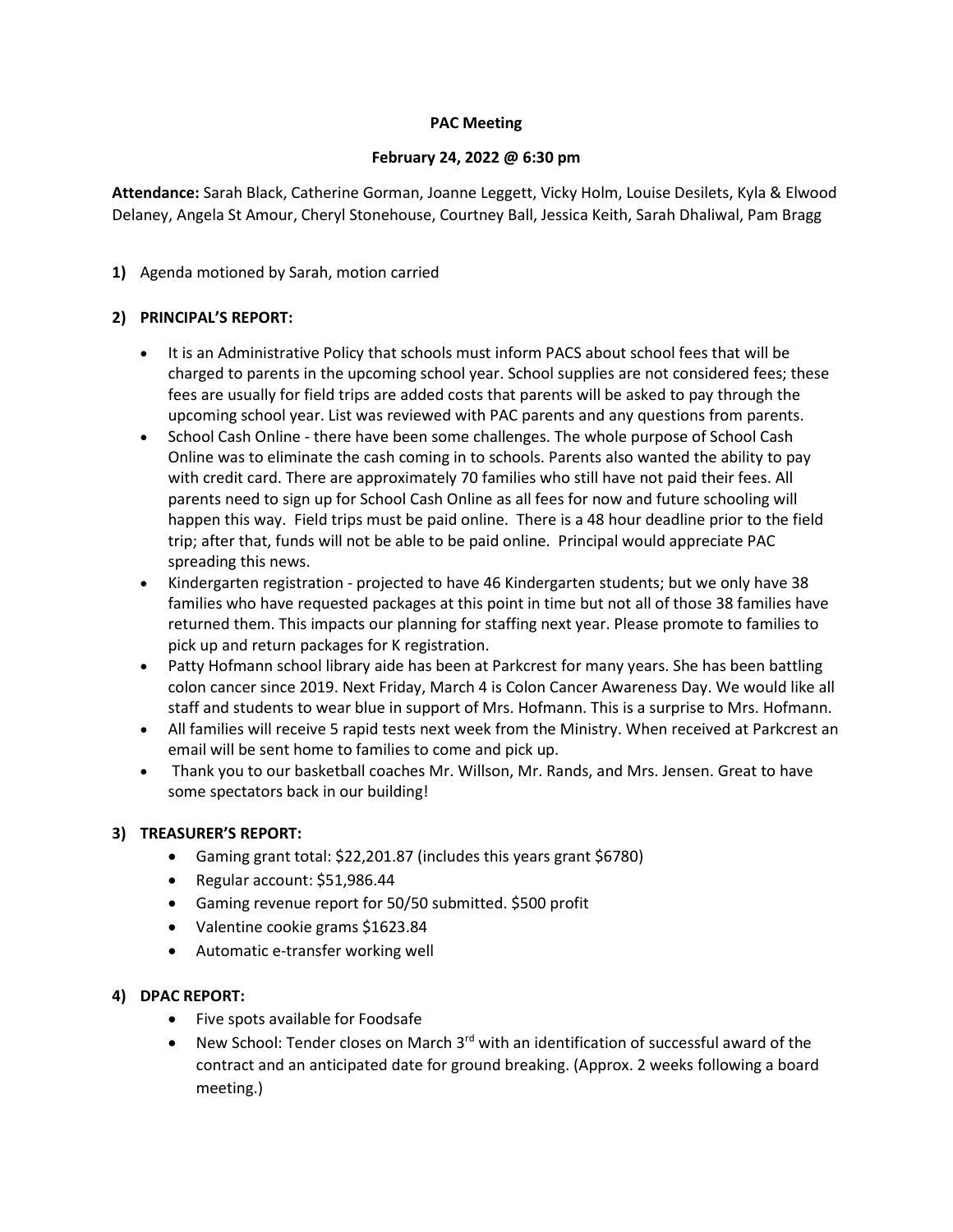# **5) OLD BUSINESS:**

- General Grants set-up for bottle donations
- Valentine Cookie grams aka The Great Cookie Scramble of 2022. Record-breaking cookies sold! Profit \$1623.84 Will add to future agenda to carry forward to pre-ordering bags/cookies
- Purdy's easter chocolates fundraiser now live. Closes March 18 with final date of March 29. Online ordering only
- West Coast Seeds fundraiser now live. Online orders preferred
- Panago coupons 36 of 100 still available
- Snack cupboard topped up
- Skates: still need skates adult 4-9 size. Louise will post on FB pac page for donations

# **6) NEW BUSINESS:**

- Hot Lunch: new session. Safeway does not deliver, swapped for Whitespot. Valhallas next week, hopefully smoother than previous session. Sarah will look into Faros for possible Greek option
- End of school Brock park swimming? Cath will talk with teachers. City bus? Spray-park?
- Kindergarten/Grade ones will go to Wildlife park (in budget)

# **7) TEACHER REQUESTS:**

- Leggett: Track and Field Vinyl Banner. See attached request. \$250 motioned by Sarah, motion carried
- Leggett: Dry erase coroplast Parkcrest sign. See attached request. \$200 motioned by Sarah using Gaming Grant money. Motion carried
- PBIS Reward, school wide field trip (to be kept a surprise therefore more details available upon request only) \$2000 motioned by Cheryl using Gaming Grant money. Motion carried.
- Kicia/Beeds/Dhaliwal/Thompson (K's only) request for Big Little Science Centre (BLSC) to visit school: \$10/child x57 students = \$570 motioned by Sarah, motion carried
- Trestain Grade 3/4 request for BLSC plus bus:  $$10/child \times 20$  kids =  $$200$  plus bus approximate \$100. \$300 motioned by Sarah, motion carried
- Ellingson Grade 4 request for BLSC plus bus: \$10/child x 18 kids = \$180 plus bus approximate \$100. \$280 motioned by Sarah, motion carried

Meeting Adjourned @ 745 pm Next Meeting: April 11 @ 6:00pm

Requests from Joanne Leggett:

#### **Track and Field Banners**

We would like to purchase a banner for our school Track and Field Meet (grades 4-6 students participate in the Track and Field Meet). The banner would display all of the events. The results would be written on the banner to show which students qualified for the various events, and would advance to the Zone Track and Field Meet. The banner would be used every year. Something to consider is storage - a vinyl